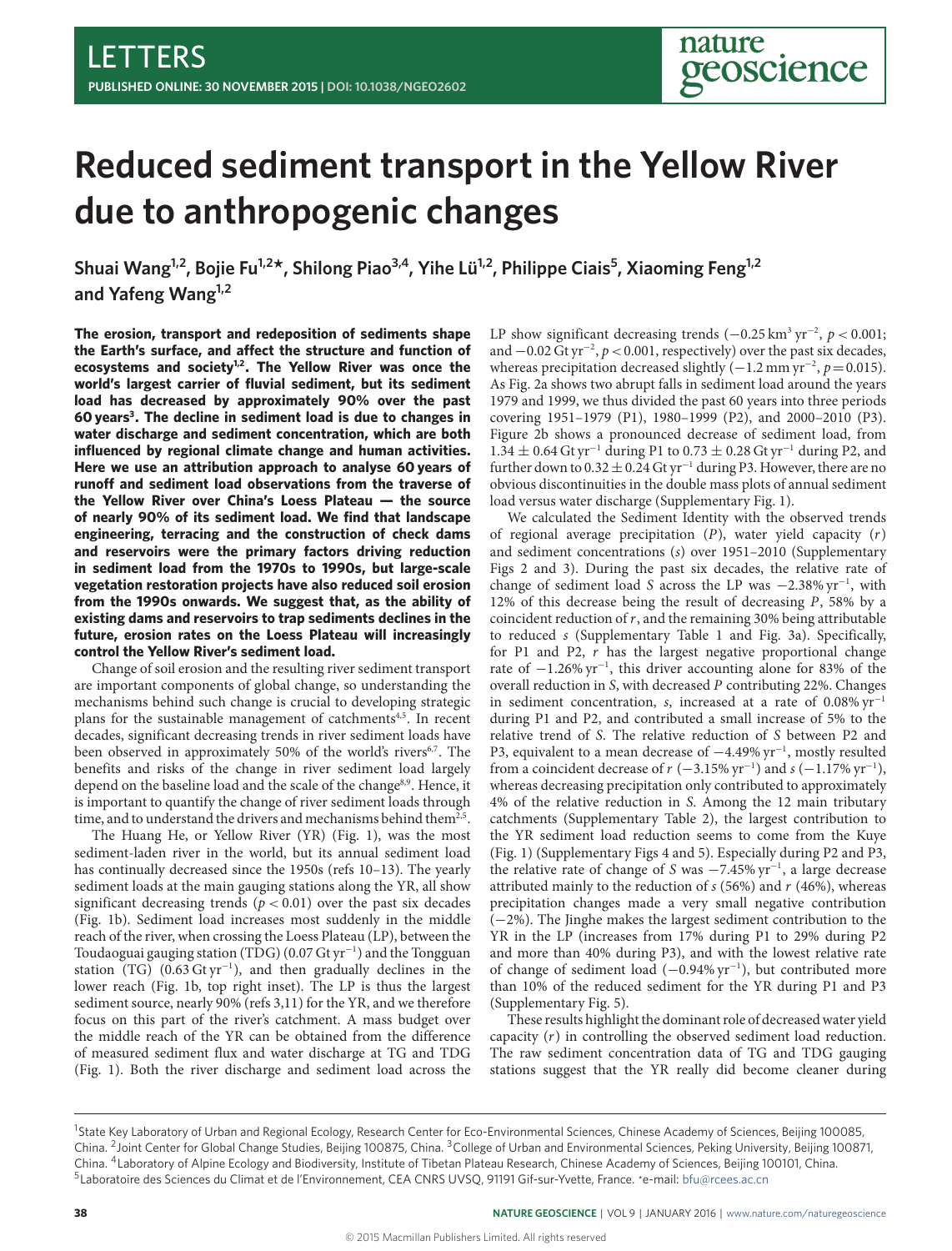

**Figure 1 | Location of the Loess Plateau (LP) and the Yellow River (YR) basin and the hydrologic regime of the YR in recent decades. a**, Selected tributaries and gauging stations along the main stream. **b**, The time series of yearly sediment load at the main gauging stations along the YR. Inset: the average annual sediment load from 1951 to 2010 at gauging stations along the mainstream of the YR. TNH, Tangnaihai; LZ, Lanzhou; TDG, Toudaoguai; LM, Longmen; TG, Tongguan; HYK, Huayuankou; GC, Gaocun; LJ, Lijin.

these decades. The average annual air temperature in the LP also has significantly increased over the past 60 years (0.22 °C per decade,  $p < 0.01$ ) (Supplementary Fig. 3). The evapotranspiration coefficient (E/P) of the main tributaries progressively increased as time progressed between P1 and P3, implying that the surface conditions have been significantly modified<sup>[14,](#page-3-12)[15](#page-3-13)</sup>, especially during P2 and P3 (Supplementary Fig. 6). Afforestation, terraced farming, and the construction of check dams and reservoirs are the major human interventions in this area that have led to increased precipitation retention (Supplementary Table 3), and the consequent reduction of river sediment flux<sup>[3](#page-3-2),10-[12](#page-3-14)[,16](#page-3-15)</sup>.

One of the most effective methods of stabilizing soils and minimizing erosion is to establish perennial vegetation cover<sup>[13](#page-3-10)[,17,](#page-3-16)[18](#page-3-17)</sup>. Such vegetation cover in the LP has significantly increased as a result of some large-scale vegetation rehabilitation programmes, particular the 'Grain-for-Green' programme (GFGP) launched in 1999 (refs [19,](#page-3-18)[20\)](#page-3-19). Remote sensing data indicate that the average <span id="page-1-0"></span>vegetation coverage of the 12 main YR sub-catchments on the LP increased from 25% in 1978, to 29% in 1998, and then to 46% in 2010 (Supplementary Fig. 7a). Linear regressions suggest that, comparing P1 to P2, a decrease of 4% in water yield and 3% in sediment concentration can be attributed to vegetation restoration. Between P2 and P3, when massive afforestation took place, these figures increased to 26% and 21%, respectively (Supplementary Fig. 7b,c). About 10% (0.06 Gt yr<sup>−</sup><sup>1</sup> ) of the reduction in average sediment transport between P1 and P2 and 57% (0.23 Gt yr<sup>-1</sup>) between P2 and P3 resulted from the increased vegetation coverage (Methods).

Terrace farming is a long accepted method of reducing sediment flux into river systems<sup>[5](#page-3-4)[,21](#page-3-20)</sup>. In the catchments of the 12 tributaries, the average area under terrace farming has increased from 2% in 1979 to 7% in 1999, and then to 9% in 2006 (Supplementary Fig. 8a). Using a method proposed by Liu et  $al$ <sup>[21](#page-3-20)</sup>, we estimated that terrace construction contributed to the reduced sediment load by 0.21 Gt yr<sup>−</sup><sup>1</sup>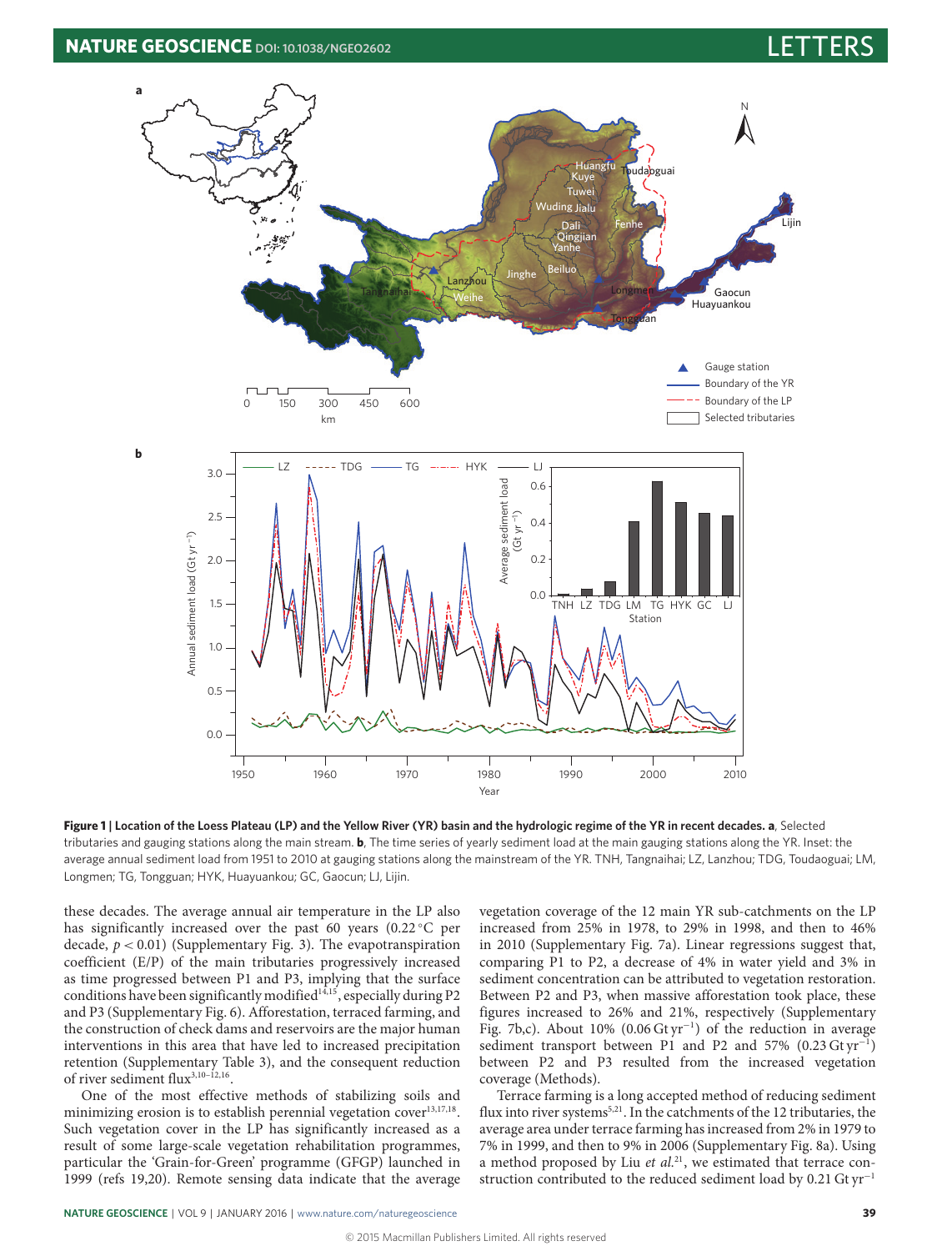

<span id="page-2-0"></span>**Figure 2 | Decreases in the sediment load of the YR from the LP during recent decades. a**, Relationship between cumulative sediment load in the LP reach of the YR (the difference between TG and TDG stations) and cumulative precipitation on the LP. **b**, Average annual sediment load in the LP reach of the YR over three periods, error bars are the standard deviation across the years. The annual load shows a significant reduction during these periods.

between P1 and P2, and 0.07 Gt yr<sup>−</sup><sup>1</sup> between P2 and P3 (33 and 17% of the total reduction, respectively; Supplementary Fig. 8b).

Check dams are another effective measure to reduce sediment load in rivers and have the co-benefit of creating fertile flat agricultural land<sup>[22](#page-3-21)</sup>. A national census suggests that there are  $5,340$ key dams (storage capacity  $> 50 \times 10^4 \,\mathrm{m}^3$ ) in the tributaries feeding the middle reaches of the YR, and sediment has filled 1,090 of these dams. There are also more than 50,000 moderate and small dams (storage capacity  $< 50 \times 10^4$  m<sup>3</sup>) in this region, of which approximately 6,300 are still functional in sediment retention. The same national census also reports that there are at present more than 960 reservoirs on the LP. The effectiveness of check dams and reservoirs decreases with time as they progressively fill with eroded materials. Before 1980 about 0.20 Gt yr<sup>−</sup><sup>1</sup> of sediment was trapped behind dams and in reservoirs. Trapped sediment flux reached its maximum value of 0.33 Gt yr<sup>-1</sup> in the 1990s (Methods). However, in recent years it has gradually reduced to 0.29 Gt yr<sup>−</sup><sup>1</sup> (Supplementary Fig. 8c). Thus, check dams and reservoirs seem to account for 21% of the total reduction between period P1 and period P2, but −9% between P2 and P3, as their storage capacity became saturated.

In total, the increase in perennial vegetation coverage, terrace farming, construction of check dams and reservoirs account for 64% of the sediment load reduction across the LP during P1 and P2, and for 65% of the reduction during P2 and P3 (Fig. [3b](#page-2-1)). The other effects contributing to the rest of the observed sediment reduction can be related to uncertainties, non-additive terms and interactions between activities, and to factors such as the increase in human water consumption, sand extraction and regional climate change<sup>[23](#page-3-22)</sup>. On the LP, human water consumption has increased by 86% from the 1980s to 2010, according to the Yellow River Water Resources Bulletin. From 2000 to 2010, in particular, it increased from  $1.04\,\mathrm{km^3\,yr^{-1}}$  to 1.59 km<sup>3</sup> yr<sup>-1</sup> (Methods). This increase in human water consumption will reduce the water yield, which in turn reduces S.

# LETTERS **NATURE GEOSCIENCE DOI: [10.1038/NGEO2602](http://dx.doi.org/10.1038/ngeo2602)**



<span id="page-2-1"></span>**Figure 3 | The proportional decrease rate of the sediment flux (***S***) and its drivers. a**, Contributions of the Sediment Identity factors between the periods P1 and P3, P1 and P2, and P2 and P3, including the contributions of precipitation (*P*), water yield capacity (*r*) and sediment concentration (*s*) that summed together give the change in sediment load (*S*). **b**, Contributions of specific restoration measures towards sediment reduction.

Throughout the entire history of China, diverse strategies and techniques have been applied to attempt to control the sediment transport of the YR (refs [3](#page-3-2)[,12](#page-3-14)[,24\)](#page-3-23). Most of these measures were focused on the river channel: trapping sediment or diverting floods<sup>[13,](#page-3-10)[16](#page-3-15)</sup>. But now, through the combined effects of many dams and afforestation (which both reduce source erosion and runoff transport of eroded material), the sediment load has been regulated to a near pre-human level—that is, that before around AD 600 (refs [2,](#page-3-1)[25\)](#page-3-24). This change has been achieved: by adding civil engineering structures to slow down river flow and capture the sediment; by agricultural engineering, through introducing largescale terraced farming; and finally by what we might call 'ecosystem engineering', large-scale land use change with the replacement of arable agriculture by plantations of perennial vegetation.

To replace the slowly filling sediment trapping systems, vegetation restoration must in future play a bigger role in soil and water conservation for the LP (Supplementary Fig. 9). How to maintain a sustainable vegetated ecosystem is now the key question. Vegetation plantations, especially tree plantations, in this arid and semi-arid area have a high water demand<sup>[20,](#page-3-19)[26](#page-3-25)</sup>. Extensive forest plantations intercept rainfall before it can reach the soil, and the deep roots can extract underground water and reduce soil moisture— soil protection may thus come at the cost of greater water use<sup>[27](#page-3-26)</sup>. A careful evaluation of the headwater catchment ecosystems based on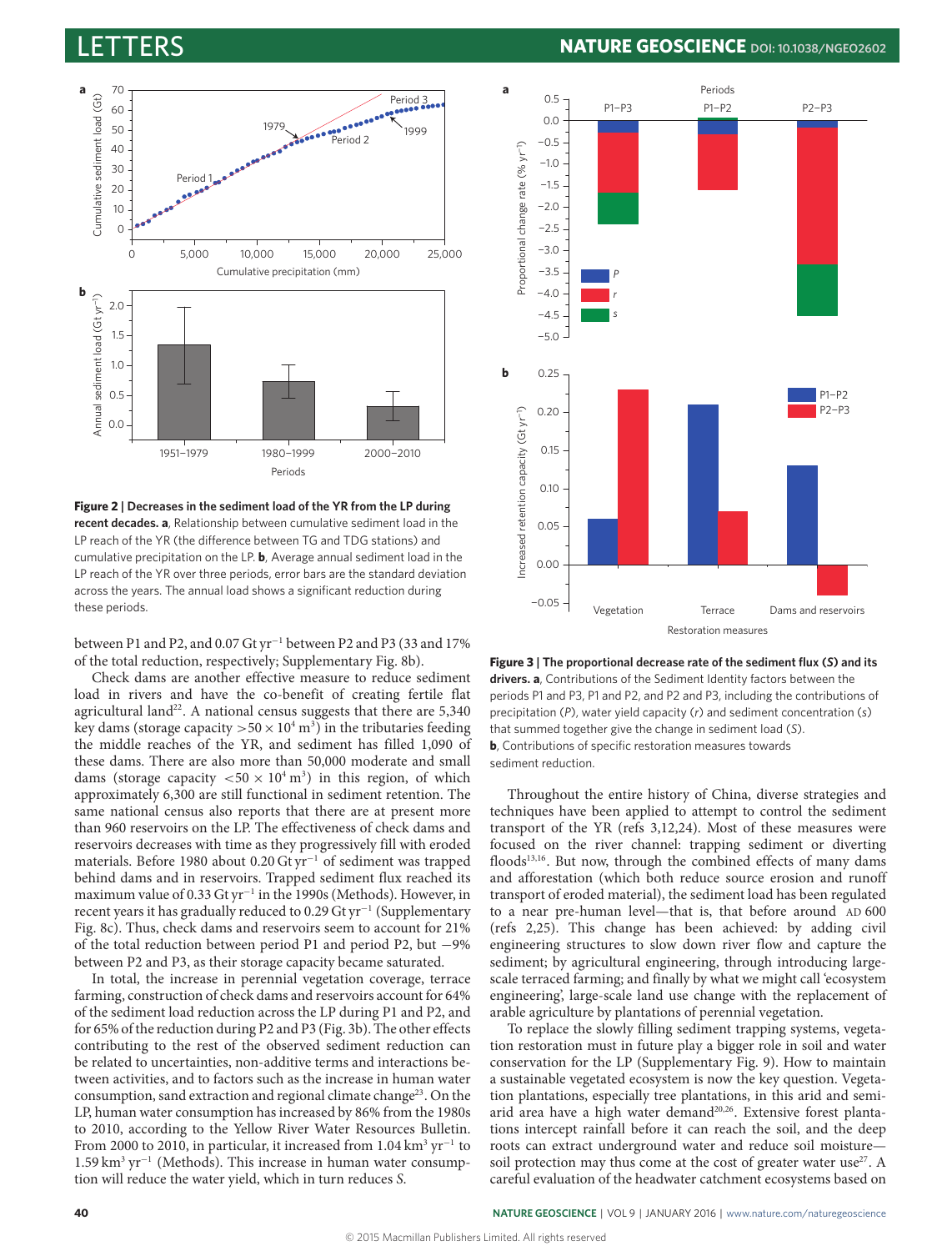## **NATURE GEOSCIENCE** DOI: [10.1038/NGEO2602](http://dx.doi.org/10.1038/ngeo2602)

water–climate–vegetation interactions, and selection of appropriate species and locations, is thus extremely important in designing sustainable ecosystems for this fragile loess-soil-dominated land $^{\scriptsize 20}.$  $^{\scriptsize 20}.$  $^{\scriptsize 20}.$ 

Even if the data presented here show that the massive sediment input to the YR can be effectively managed down to return almost to pre-human levels, a full sustainability analysis of the impacts of reduced sediment load on the lower reach of the river and its estuary remains to be done. The reduced sediment supply to the lower reach and estuary has already shifted the YR delta to an erosional phase<sup>[28](#page-3-27)</sup>, potentially affecting more than two million people[29](#page-3-28). Further, as a majority of climate models are projecting an increase of precipitation over the YR catchment, whereas the capacity of soil conservation and engineering measures to capture sediment will inevitably saturate over time, we must also pay attention to preventing a river sediment load rebound.

### **Methods**

Methods and any associated references are available in the [online](http://dx.doi.org/10.1038/ngeo2602) [version of the paper.](http://dx.doi.org/10.1038/ngeo2602)

### Received 7 September 2015; accepted 22 October 2015; published online 30 November 2015

#### **References**

- <span id="page-3-0"></span>1. Syvitski, J. P. M. Supply and flux of sediment along hydrological pathways: Research for the 21st century. Glob. Planet. Change **39,** 1–11 (2003).
- <span id="page-3-1"></span>2. Walling, D. E. The Impact of Global Change on Erosion and Sediment Transport by Rivers: Current Progress and Future Challenges (UNESCO, 2009).
- <span id="page-3-2"></span>3. Yu, Y. et al. New discharge regime of the Huanghe (Yellow River): Causes and implications. Cont. Shelf Res. **69,** 62–72 (2013).
- <span id="page-3-3"></span>4. Beechie, T. J. et al. Process-based principles for restoring river ecosystems. Bioscience **60,** 209–222 (2010).
- <span id="page-3-4"></span>5. Syvitski, J. P. M. & Kettner, A. Sediment flux and the Anthropocene. Phil. Trans. R. Soc. A **369,** 957–975 (2011).
- <span id="page-3-5"></span>6. Walling, D. E. & Fang, D. Recent trends in the suspended sediment loads of the world's rivers. Glob. Planet. Change **39,** 111–126 (2003).
- <span id="page-3-6"></span>7. Syvitski, J. P. M., Vörösmarty, C. J., Kettner, A. J. & Green, P. Impact of humans on the flux of terrestrial sediment to the global coastal ocean. Science **308,** 376–380 (2005).
- <span id="page-3-7"></span>8. Montgomery, D. R. Soil erosion and agricultural sustainability. Proc. Natl Acad. Sci. USA **104,** 13268–13272 (2007).
- <span id="page-3-8"></span>9. Giosan, L., Syvitski, J., Constantinescu, S. & Day, J. Climate change: Protect the world's deltas. Nature **516,** 31–33 (2014).
- <span id="page-3-9"></span>10. Wang, H. J. et al. Stepwise decreases of the Huanghe (Yellow River) sediment load (1950–2005): Impacts of climate change and human activities. Glob. Planet. Change **57,** 331–354 (2007).
- <span id="page-3-11"></span>11. Wang, H. J. et al. Recent changes in sediment delivery by the Huanghe (Yellow River) to the sea: Causes and environmental implications in its estuary. J. Hydrol. **391,** 302–313 (2010).
- <span id="page-3-14"></span>12. Xu, J. X. Effect of human activities on overall trend of sedimentation in the lower Yellow River, China. Environ. Manage. **33,** 637–653 (2004).
- <span id="page-3-10"></span>13. Fu, B. J. Soil erosion and its control in the Loess Plateau of China. Soil Use Manage. **5,** 76–82 (1989).
- <span id="page-3-12"></span>14. Wang, D. & Hejazi, M. Quantifying the relative contribution of the climate and direct human impacts on mean annual streamflow in the contiguous United States. Water Resour. Res. **47,** W00J12 (2011).
- <span id="page-3-13"></span>15. Liang, W. et al. Quantifying the impacts of climate change and ecological restoration on streamflow changes based on a Budyko hydrological model in China's Loess Plateau. Water Resour. Res. **51,** 6500–6519 (2015).
- <span id="page-3-15"></span>16. Miao, C. Y., Ni, J. R. & Borthwick, A. G. L. Recent changes in water discharge and sediment load of the Yellow River basin, China. Prog. Phys. Geogr. **34,** 541–561 (2010).
- <span id="page-3-16"></span>17. Liu, X. Y. et al. Response of sediment yield to vegetation restoration at a large spatial scale in the Loess Plateau. Sci. China Tech. Sci. **57,** 1482–1489 (2014).
- <span id="page-3-17"></span>18. Liu, X. Y. et al. Influences of shrubs-herbs-arbor vegetation coverage on the runoff based on the remote sensing data in Loess Plateau. Acta Geogr. Sin. **69,** 1595–1603 (2014).
- <span id="page-3-18"></span>19. Feng, X. M., Fu, B. J., Lu, N., Zeng, Y. & Wu, B. F. How ecological restoration alters ecosystem services: An analysis of carbon sequestration in China's Loess Plateau. Sci. Rep. **3,** 2846 (2013).
- <span id="page-3-19"></span>20. Chen, Y. et al. Balancing green and grain trade. Nature Geosci. **8,** 739–741 (2015).
- <span id="page-3-20"></span>21. Liu, X. Y. et al. Analysis on sediment yield reduced by current terrace and shrubs-herbs-arbor vegetation in the Loess Plateau. J. Hydraul. Eng. **45,** 1293–1300 (2014).
- <span id="page-3-21"></span>22. Wang, Y. F., Fu, B. J., Chen, L. D., Lü, Y. H. & Gao, Y. Check dam in the Loess Plateau of China: Engineering for environmental services and food security. Environ. Sci. Technol. **45,** 10298–10299 (2011).
- <span id="page-3-22"></span>23. Wang, Q. X., Fan, X. H., Qin, Z. D. & Wang, M. B. Change trends of temperature and precipitation in the Loess Plateau Region of China, 1961–2010. Glob. Planet. Change **92–93,** 138–147 (2012).
- <span id="page-3-23"></span>24. Fu, B. J. et al. Assessing the soil erosion control service of ecosystems change in the Loess Plateau of China. Ecol. Complexity **8,** 284–293 (2011).
- <span id="page-3-24"></span>25. Shi, C., Dian, Z. & You, L. Changes in sediment yield of the Yellow River basin of China during the Holocene. Geomorphology **46,** 267–289 (2002).
- <span id="page-3-25"></span>26. Wang, S. et al. Soil moisture and evapotranspiration of different land cover types in the Loess Plateau, China. Hydrol. Earth Syst. Sci. **16,** 2883–2892 (2012).
- <span id="page-3-26"></span>27. Jackson, R. B. et al. Trading water for carbon with biological sequestration. Science **310,** 1944–1947 (2005).
- <span id="page-3-27"></span>28. Bi, N., Wang, H. & Yang, Z. Recent changes in the erosion–accretion patterns of the active Huanghe (Yellow River) delta lobe caused by human activities. Cont. Shelf Res. **90,** 70–78 (2014).
- <span id="page-3-28"></span>29. Zhou, Y., Huang, H. Q., Nanson, G. C., Huang, C. & Liu, G. Progradation of the Yellow (Huanghe) River delta in response to the implementation of a basin-scale water regulation program. Geomorphology **243,** 65–74 (2015).

#### **Acknowledgements**

This work was funded by the National Natural Science Foundation of China (No. 41390464, 41401027) and the Chinese Academy of Sciences (No. GJHZ 1502). We thank J. Gash for his assistance with the English language editing.

#### **Author contributions**

B.F., S.W. and S.P. designed the research. S.W., S.P. and P.C. performed the Sediment Identity analysis. Y.L. and S.W. performed trend analysis. S.W. and X.F. performed vegetation effects analysis. S.W. and Y.W. analysed the effects of engineering measures. All authors contributed to the interpretation and writing.

#### **Additional information**

Supplementary information is available in the [online version of the paper.](http://dx.doi.org/10.1038/ngeo2602) Reprints and permissions information is available online at [www.nature.com/reprints.](http://www.nature.com/reprints) Correspondence and requests for materials should be addressed to B.F.

#### **Competing financial interests**

The authors declare no competing financial interests.